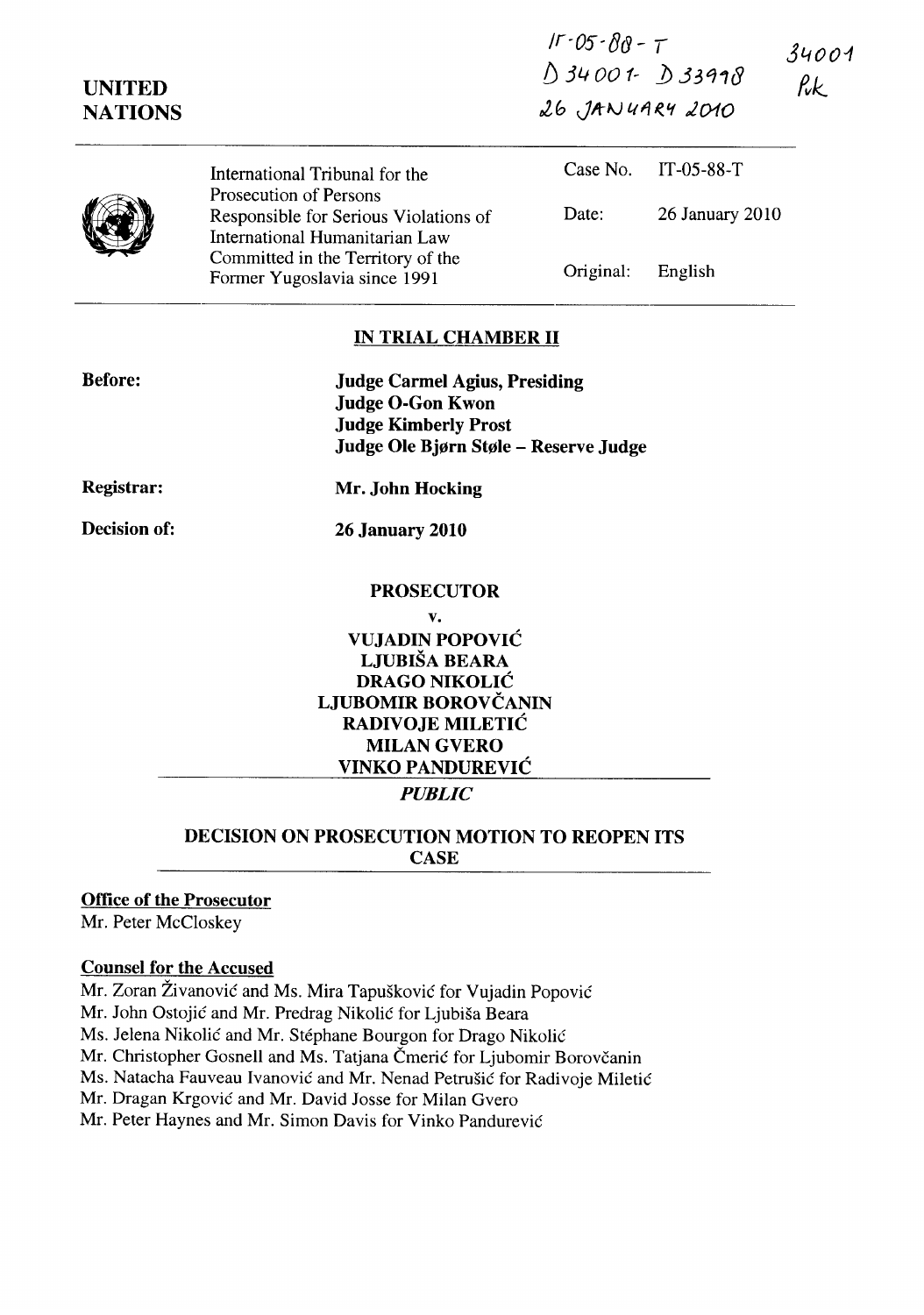**THIS TRIAL CHAMBER** of the International Tribunal for the Prosecution of Persons Responsible for Serious Violations of International Humanitarian Law Committed in the Territory of the former Yugoslavia since 1991 ("Tribunal"),

**BEING SEISED OF** the "Prosecution's Motion Seeking Leave to Reopen its Case" filed on 16 December 2009 ("Motion") in which the Prosecution seeks to re-open its case for the purpose of entering two documents into evidence—an information report by Prosecution investigator Tomasz Blaszczyck memorialising a meeting with Prosecution witness Colonel Mirko Trivic ("Trivic")<sup>1</sup> on 12 March 2009 ("Information Report"), and a re-scanned copy of the notebook Trivic kept of the *Krivaja-95* and *Stupčanica-95* operations ("Trivic Diary"),<sup>2</sup> along with an English translation ("Rescanned Trivic Diary")— in order to answer a query of the Trial Chamber;<sup>3</sup>

**NOTING** the "Pandurevic Defence Response to Prosecution's Motion Seeking Leave to Reopen its Case" filed confidentially on 30 December 2009 ("Response") in which Pandurevic does not oppose the admission of the Re-scanned Trivic Diary into evidence, together with five proposed stipulations based on the Information Report ("Stipulations"), but opposes the admission of the Information Report;4

**NOTING** the "Request for Leave to Reply and Reply to Pandurevic Defence Response to Prosecution's Motion Seeking Leave to Reopen its Case" filed on 6 January 2010 ("Reply"), in which the Prosecution agreed to Pandurevic's Stipulations and submitted that the request to admit the Information Report was therefore moot; $<sup>5</sup>$ </sup>

**NOTING** the "Pandurevic Defence Motion for Leave to File Sur-Reply and Surreply to Prosecution's Reply Seeking Leave to Reopen its Case" filed confidentially on 13 January 2010 ("Sur-Reply") in which Pandurevic introduces into evidence the Stipulations agreed between him and the Prosecution and partially opposes the granting of leave for the Prosecution Reply;<sup>6</sup>

 $\mathbf{I}$ Colonel Trivic testified as a Prosecution witness on 18 and 21 to 23 May 2007. *See* T. 11793-12048; Motion, para. 2.

 $\overline{a}$ Ex. P04309, "Personal Diary of Mirko Trivic".

Motion, paras. 1, 2, 5; *See* Appendix A and B to Reply. On 14 December 2009, this Trial Chamber sent an e-mail via its Legal Officer to Senior Trial Attorney Peter McCloskey, copied to all parties, indicating that it wished to see the original Trivic Diary, or a copy of the original, in order to clarify how it was bound and which were the front and rear pages of the copy scanned into ecourt. *See* Motion, para. 1.

<sup>4</sup>  Response, paras. 9-14, 24-25.

 $\overline{5}$ Reply, paras. 2-6.

<sup>6</sup>  Sur-Reply, paras. 2-7, Appendix.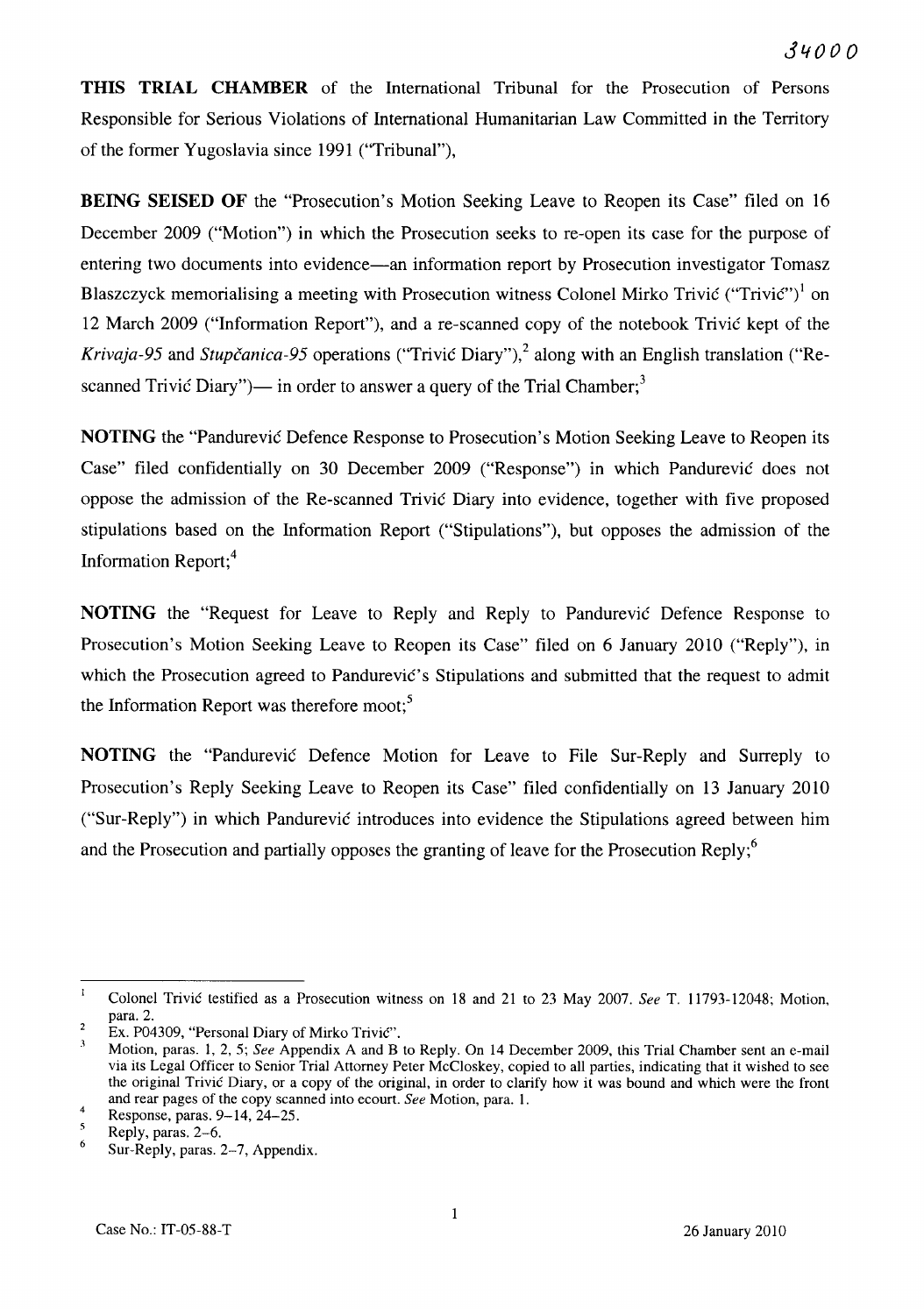CONSIDERING that although the Rules of Procedure and Evidence ("Rules") do not specifically so provide, the jurisprudence of the Tribunal recognises that a Trial Chamber may grant leave to the Prosecution to re-open its case in order to introduce fresh evidence;<sup>7</sup>

CONSIDERING that, although the Re-scanned Trivic Diary does not qualify as fresh evidence, it is in the interests of justice to admit it into evidence as it is a better reproduction of an admitted exhibit and is intended to clarify the order of pages in the Trivic Diary and how it was reassembled;

CONSIDERING further that the Stipulations are likewise likely to clarify issues relating to the Trivic Diary;

CONSIDERING that the Trial Chamber will review the Re-Scanned Trivic Diary as reproduced in Appendices A and B of the Reply with the guidance provided by the Stipulations;

NOTING that the request to admit the Information Report is moot;

PURSUANT to Rules 54, 89(C) and 89(F) of the Rules,

- 1) GRANTS the Motion in part;
- 2) GRANTS the Prosecution leave to file the Reply and Pandurevic leave to file the Sur-Reply;
- 3) ADMITS into evidence the Re-scanned Trivic Diary, reproduced in Appendices A and B of the Reply;
- 4) ADMITS into evidence the Stipulations in the Appendix to the Sur-Reply.

*Prosecutor v. Delalic, Mucic, Delic and Landzo,* Case No. IT-96-21-A, Appeal Judgement, 20 February 2001, paras. 279-283; Decision on Motion to Reopen the Prosecution Case, 9 May 2008, para. 23.